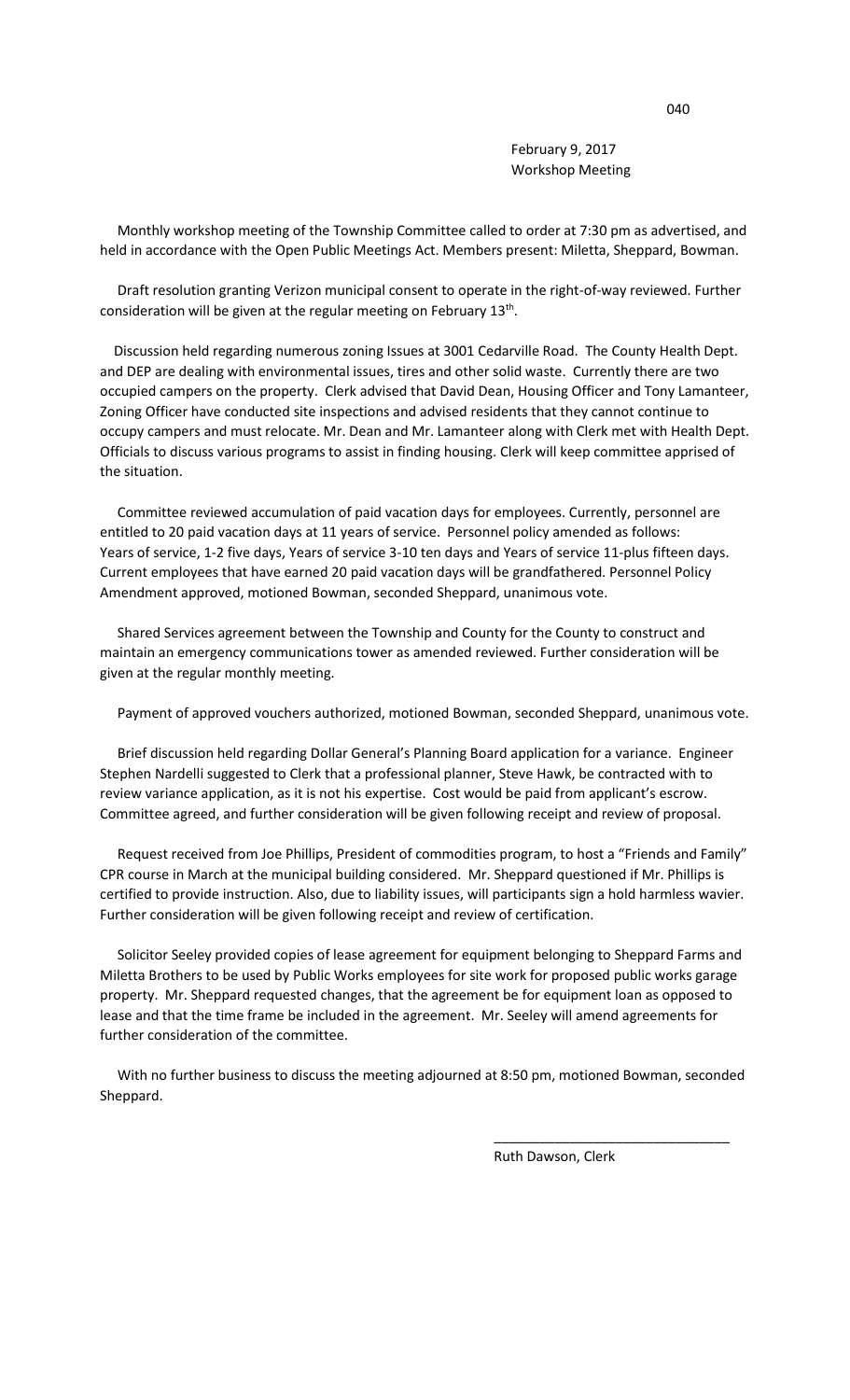Monday February 13, 2017 Regular Meeting

 The regular monthly meeting of the Lawrence Township Committee was called to order at 7:30 pm as advertised, and held in accordance with the Open Public Meetings Act. Members present: Miletta, Sheppard, Bowman.

Following the flag salute, minutes of the January  $1^{st}$ ,  $5^{th}$ ,  $9^{th}$  and  $31^{st}$  meetings approved, motioned Bowman, seconded Miletta. Reports for the month of January 2017 accepted, motioned Sheppard, seconded Bowman.

 Sheriff's Officer, Craig Johnson appeared before the committee to request use of Cedarville Lake and the Township Recreation Complex to hold the annual "Get Hooked on Fishing, not Drugs" fishing derby. Date, May 20<sup>th</sup>, 9 am-noon. Actual fishing time 1  $\frac{1}{2}$  hours. Free hot dog and soda supplied to each participant. Mayor Miletta questioned if the event was held last year. Officer Johnson replied that it was not due to lack of donations. Mr. Sheppard inquired about making a donation. Officer Johnson will provide flyers requesting donations. Officer Johnson requested use of concession stand to prepare hot dogs, and 3 volunteers to man the stand. Any food and drinks left over will be donated to Recreation. Mrs. Miletta who is a member of the Recreation Committee stated that there would be no problems getting volunteers. Officer Johnson also stated that the Recreation Committee was welcome to sell other food during the event. Mr. Bowman stated that the 2015 event was not heavily attended. Officer concurred, with 300 anticipated, there were only approximately 90 participants, due to the school not sending home flyers with students. Mrs. Miletta requested copies flyers that will be distributed at Parade and Events Committee Easter Event. Mr. Bowman also stated that there was a lack of publicity by local papers. Mayor Miletta suggested that Officer Johnson contact the Cumberland Guide for publicity. Public Works employees will be notified to provide barriers, trash receptacles, port a pots, etc. Officer Johnson stated that he has plenty of prizes to distribute to participants. Mr. Sheppard made a motion to approve request to conduct the fishing derby, contingent upon Recreation President Jason Ripper's approval. Motion seconded by Mr. Bowman, with a unanimous yes roll call vote.

 Regarding patrols by the Sheriff's Department, Officer Johnson stated that they have not been as prevalent as in the past due to a shortage of manpower. They are down a total of 15 men. They will do their best to be out and about this summer, and anticipate new officers graduating from the academy in August. Mrs. Miletta requested Sheriff's Officer's attendance at Little Leagues opening day ceremonies and will contact Officer Johnson with the date for same.

 Clerk presented Certificate of Determination and Award for Bond Anticipation Note issued in the amount of \$272,500 to Roosevelt and Cross at 2%. Same was accepted, motioned Bowman, seconded Sheppard, unanimous vote.

 Resolution 2017-21, Establish Temporary Capital Budget, for construction of a public works building, estimated cost \$106,000 with no debt to be authorized approved, motioned Sheppard, seconded Bowman, unanimous vote.

 Ordinance No, 2017-396, Capital Ordinance Appropriating \$106,000 from the Capital Improvement Fund for Construction of a Public Works Facility approved on first reading, motioned Bowman, seconded Miletta, unanimous vote. Further consideration for final adoption will be given following a public hearing to be held at a special meeting on Monday, February 27<sup>th</sup> at 5:00 pm.

 2017 Salary Ordinance, No. 2017-397 approved on first reading motioned Sheppard, seconded Bowman, unanimous vote. Public hearing to be held at the regular meeting of March 13<sup>th</sup>, at which time the ordinance will be further considered for final adoption.

 Resolution 2017-22, 2016 LOSAP List accepted, motioned Bowman, seconded Sheppard, unanimous vote. A total of 33 Fire & EMS volunteers qualified for benefits totaling 18,425.00.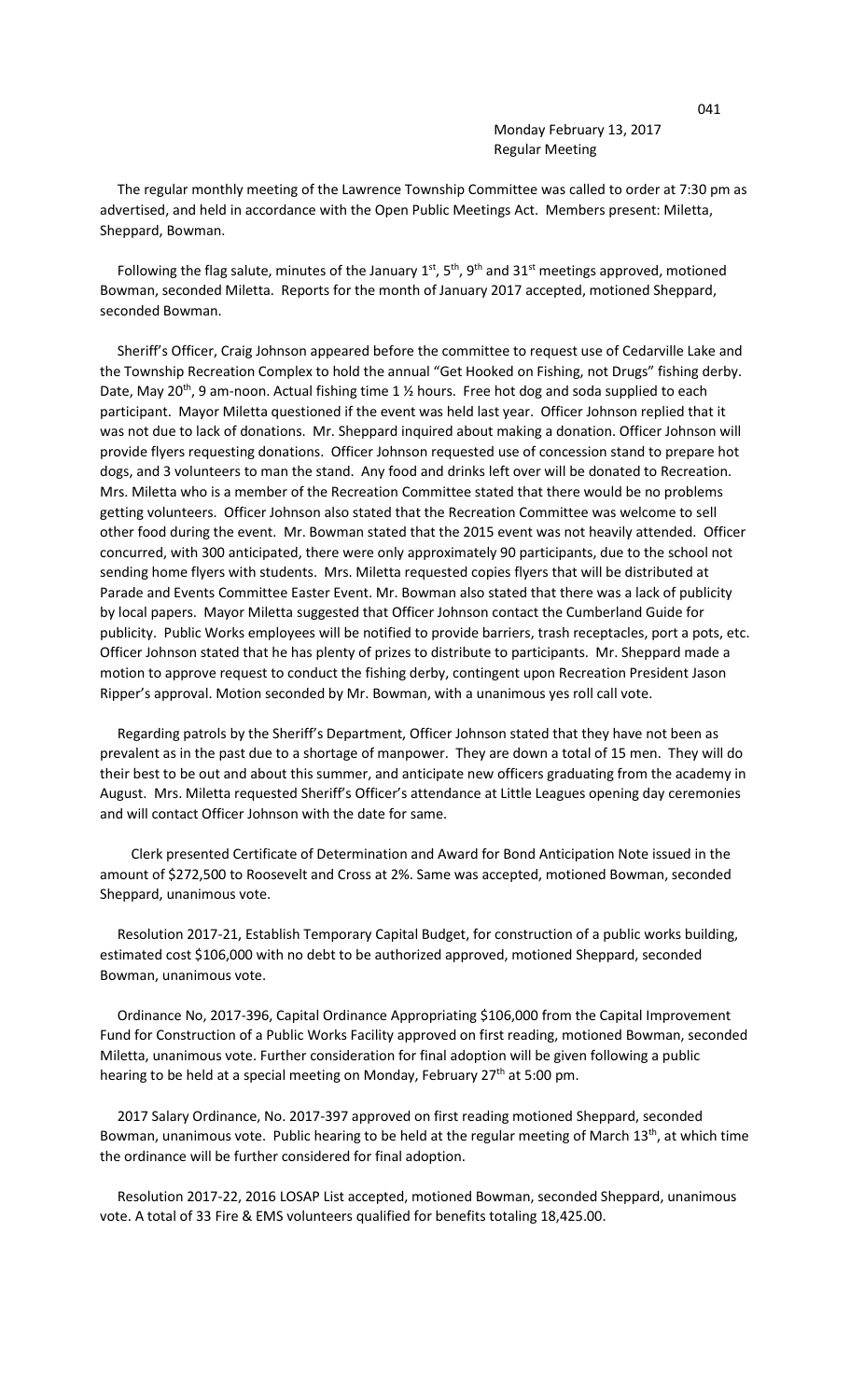February 13, 2017 Continued 042

 Resolution 2017-23 Establishing Dog Licensing Fee at \$8.00 (\$10.00 and \$13.00 with State fees) and extending grace period to March 31<sup>st</sup> approved, motioned Sheppard, seconded Bowman, unanimous vote.

 The Lawrence Township Parade and Events Committee authorized to conduct a Memorial Day Parade on Monday, may 29<sup>th</sup> 2017, motioned Bowman, seconded Sheppard, unanimous vote, Resolution 2017-24.

 Resolution 2017-25, Appointing Gordon Gross Acting Construction Code official in the absence of David Dean, Construction Code Official approved, motioned Sheppard, seconded Bowman, unanimous vote.

 Inter-Local Services Agreement between the County of Cumberland and Lawrence Township, allowing the County to construct and maintain and emergency communications tower on Lawrence Township property approved, motioned Bowman, seconded Sheppard, unanimous vote.

 Resolution 2017-26, Authorizing Emergency Temporary Appropriation: \$18,425.00 LOSAP and \$21,000.00 approved, motioned Sheppard, seconded Bowman.

 Resolution 2017-27, Authorizing Inter-Local Services Agreement with Maurice River Township for Certified Recycling Coordinator Services approved, motioned Bowman, seconded Sheppard, unanimous vote.

 K. Louann Karrer, Certified Recycling Coordinator, Maurice River Township authorized to prepare and submit a 2016 Recycling Tonnage Grant motioned Sheppard, seconded Bowman, unanimous vote, Resolution 2017-28.

 Resolution 2017-29, Authorizing refund of duplicate tax installment \$1,282.14, block 39 lot 8 to Corelogic approved, motioned Bowman, seconded Sheppard, unanimous vote.

 Verizon received municipal consent to operate within the public right-of-way, motioned Sheppard, seconded Bowman, unanimous vote, Resolution 2017-30.

 Draft Resolution Supporting SR-100 (Establishes Senate Select Committee on School Funding Fairness): Equal Education Opportunity & Fair Funding for NJ Schools, proposed by Senate President Steve Sweeney, submitted to committee by Tony Stanzione, CDC , for consideration reviewed. Mr. Sheppard suggested that it be forwarded to the Lawrence Township Board of Education for review. The resolution may be further considered if supported by the Board.

 Joe Phillips, President Lawrence Township Food Commodities provided Clerk with information as requested in regard to proposed Family and Friends CPR training class. Mr. Phillips provided his instructor ID number for certification by the American Heart Assoc. to provide CPR instruction. His correspondence also noted that he is affiliated with Cooper University Hospital Life Support Training Center. The Friends and Family Class is a facilitator course and does not require a certified instructor, nor does it provide certification to attendees. The video based course is sponsored by the American Heart Assoc. designed to get more people trained in CPR. It will be opened to 10-15 participants, all attendees will sign a student (hold harmless) wavier. Mr. Phillips requested use of Municipal Building For the class. Resident Linda Miletta suggested that the Senior Center might be a better location. Committee agreed. Clerk will make arrangements with the Senior Center Activities Director.

 With no further business to discuss, meeting adjourned at 8:27 pm, motioned Bowman, seconded Sheppard.

 $\overline{\phantom{a}}$  , and the contract of the contract of the contract of the contract of the contract of the contract of the contract of the contract of the contract of the contract of the contract of the contract of the contrac

Ruth Dawson, Clerk